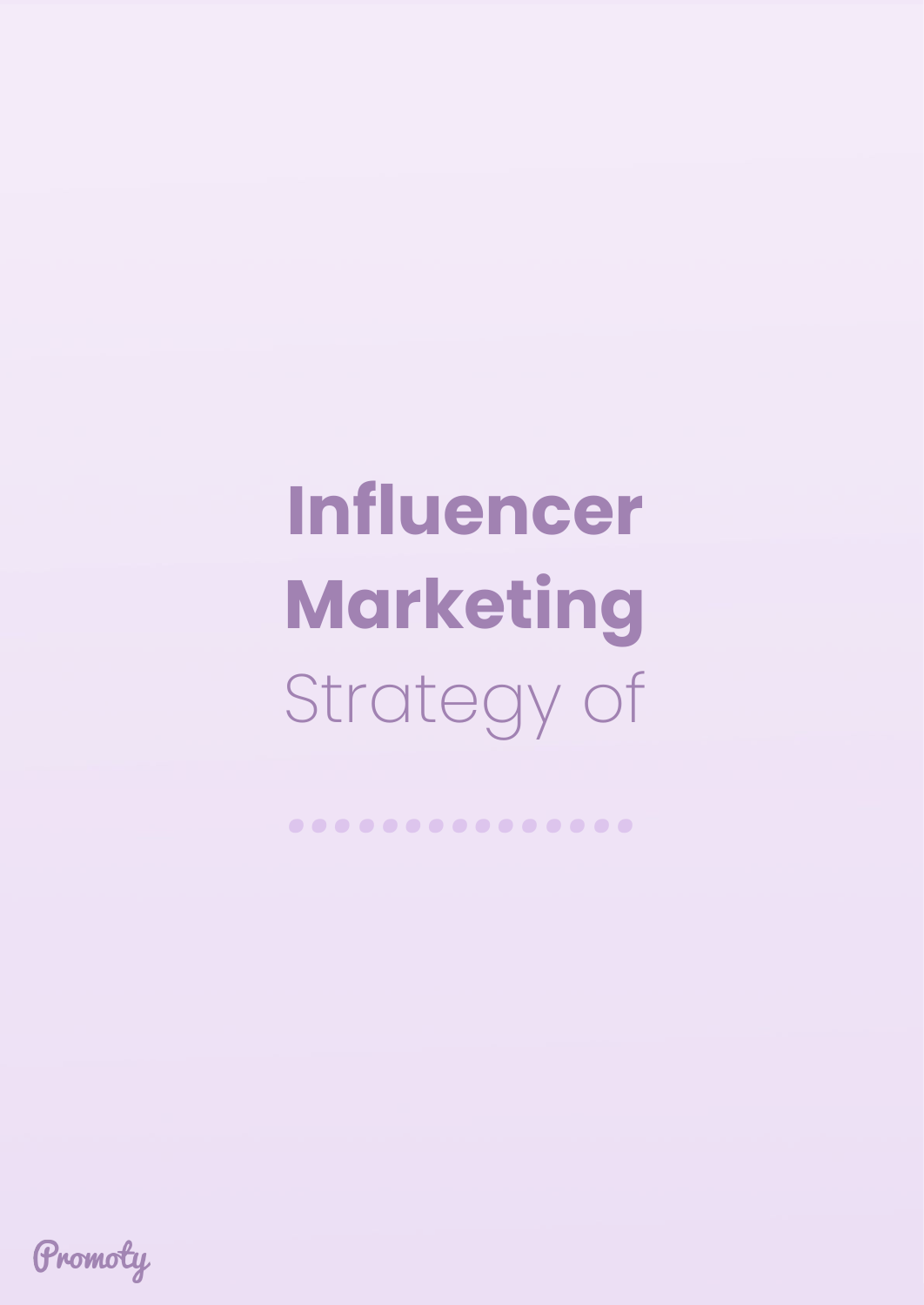

#### **Who** are you as a company?



# **What** is your product/service?

| $\overline{\phantom{a}}$ |  |  |  |  |  |  |  |  |  |  |  |  |  |  |  |  | г |
|--------------------------|--|--|--|--|--|--|--|--|--|--|--|--|--|--|--|--|---|
| ×                        |  |  |  |  |  |  |  |  |  |  |  |  |  |  |  |  |   |
| $\overline{\phantom{a}}$ |  |  |  |  |  |  |  |  |  |  |  |  |  |  |  |  |   |
| $\overline{\phantom{a}}$ |  |  |  |  |  |  |  |  |  |  |  |  |  |  |  |  |   |
| $\overline{\phantom{a}}$ |  |  |  |  |  |  |  |  |  |  |  |  |  |  |  |  |   |
| ×                        |  |  |  |  |  |  |  |  |  |  |  |  |  |  |  |  |   |
| $\overline{\phantom{a}}$ |  |  |  |  |  |  |  |  |  |  |  |  |  |  |  |  |   |
| $\overline{\phantom{a}}$ |  |  |  |  |  |  |  |  |  |  |  |  |  |  |  |  |   |
| ×                        |  |  |  |  |  |  |  |  |  |  |  |  |  |  |  |  |   |
| ×                        |  |  |  |  |  |  |  |  |  |  |  |  |  |  |  |  |   |
| a.                       |  |  |  |  |  |  |  |  |  |  |  |  |  |  |  |  |   |

# **Why** does anyone need it?

|                        |   |  |                   |                 |                 |                 |                 |  |  |   |                   |                   |                          |                   |              |                 |                   | $\sim$          | $\sim$       |           | <b>College</b> | <b>Contract Contract Contract</b> |                  |   | <b>Contract Contract</b> |   |                          | <b>COL</b>   |
|------------------------|---|--|-------------------|-----------------|-----------------|-----------------|-----------------|--|--|---|-------------------|-------------------|--------------------------|-------------------|--------------|-----------------|-------------------|-----------------|--------------|-----------|----------------|-----------------------------------|------------------|---|--------------------------|---|--------------------------|--------------|
| $\sim$                 |   |  |                   |                 |                 |                 |                 |  |  |   |                   |                   |                          |                   |              |                 |                   |                 |              |           |                |                                   |                  |   |                          |   |                          |              |
| $\sim$                 |   |  |                   |                 |                 |                 |                 |  |  |   |                   |                   |                          |                   |              |                 |                   |                 |              |           |                |                                   |                  |   |                          |   |                          | ×            |
| $\sim$                 |   |  |                   |                 |                 |                 |                 |  |  |   |                   |                   |                          |                   |              |                 |                   |                 |              |           |                |                                   |                  |   |                          |   |                          | ×            |
| $\sim$                 |   |  |                   |                 |                 |                 |                 |  |  |   |                   |                   |                          |                   |              |                 |                   |                 |              |           |                |                                   |                  |   |                          |   |                          | $\mathbf{r}$ |
| $\sim$                 |   |  |                   |                 |                 |                 |                 |  |  |   |                   |                   |                          |                   |              |                 |                   |                 |              |           |                |                                   |                  |   |                          |   |                          | ×<br>×       |
| $\sim$                 |   |  |                   |                 |                 |                 |                 |  |  |   |                   |                   |                          |                   |              |                 |                   |                 |              |           |                |                                   |                  |   |                          |   |                          |              |
| $\sim$                 |   |  |                   |                 |                 |                 |                 |  |  |   |                   |                   |                          |                   |              |                 |                   |                 |              |           |                |                                   |                  |   |                          |   |                          | ×            |
| $\sim$                 |   |  |                   |                 |                 |                 |                 |  |  |   |                   |                   |                          |                   |              |                 |                   |                 |              |           |                |                                   |                  |   |                          |   |                          | ×<br>×       |
| $\sim$                 |   |  |                   |                 |                 |                 |                 |  |  |   |                   |                   |                          |                   |              |                 |                   |                 |              |           |                |                                   |                  |   |                          |   |                          | ×            |
| $\sim$                 |   |  |                   |                 |                 |                 |                 |  |  |   |                   |                   |                          |                   |              |                 |                   |                 |              |           |                |                                   |                  |   |                          |   |                          | m.           |
| $\sim$<br><b>STATE</b> | . |  | <b>CONTRACTOR</b> | <b>Contract</b> | <b>Contract</b> | <b>Contract</b> | <b>Contract</b> |  |  | . | <b>Contractor</b> | <b>Contractor</b> | <b>Contract Contract</b> | <b>Contractor</b> | <b>STATE</b> | <b>Contract</b> | <b>Contractor</b> | <b>Contract</b> | <b>STATE</b> | <b>In</b> |                |                                   | <b>The State</b> | m |                          | m | <b>Contract Contract</b> |              |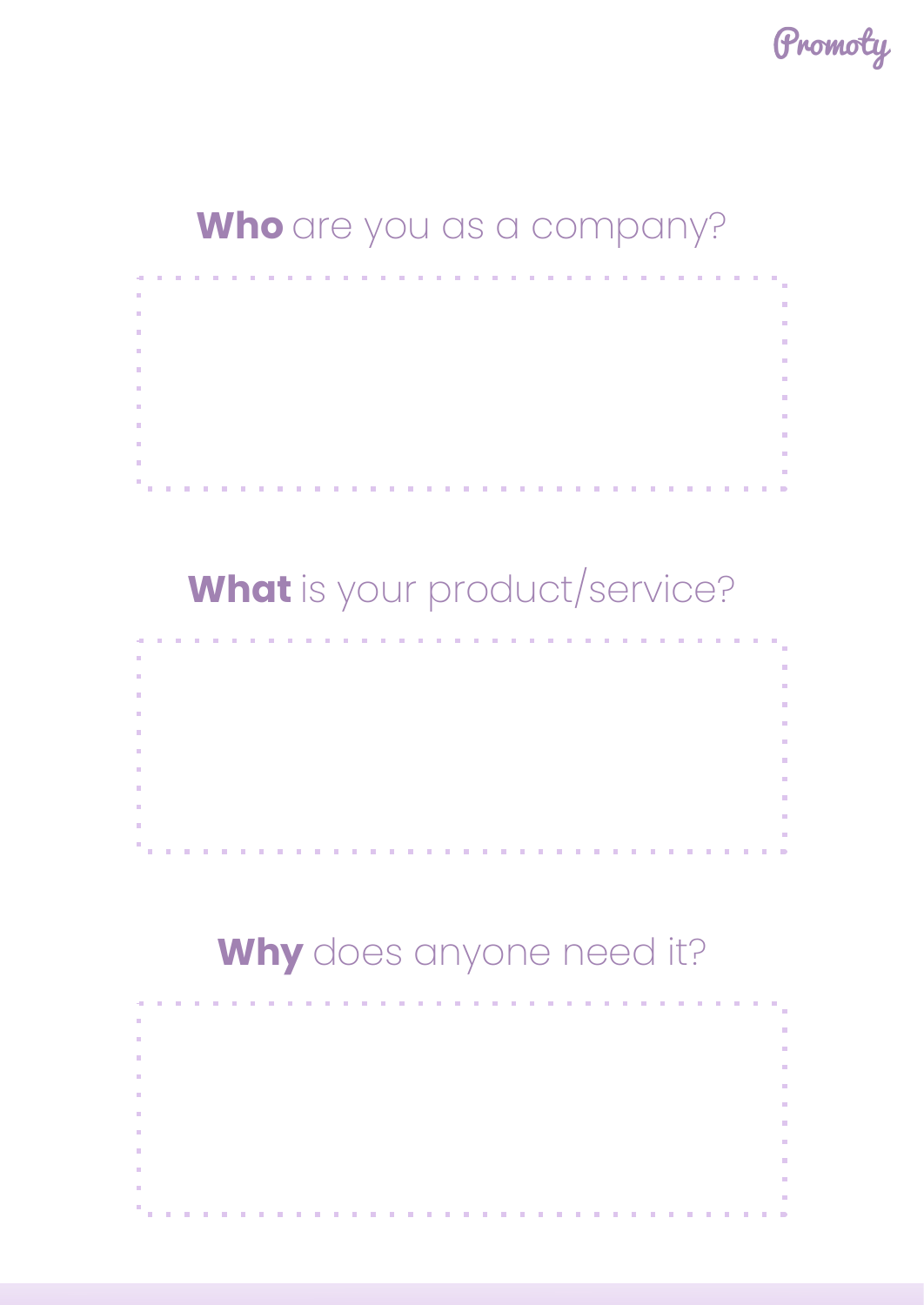

# Do your **employees** know that?

| <b>Employee   Who are we?</b> | <b>What's our</b><br>product or<br>service? | <b>Why does</b><br>anyone<br>need it? |
|-------------------------------|---------------------------------------------|---------------------------------------|
|                               |                                             |                                       |
|                               |                                             |                                       |
|                               |                                             |                                       |
|                               |                                             |                                       |
|                               |                                             |                                       |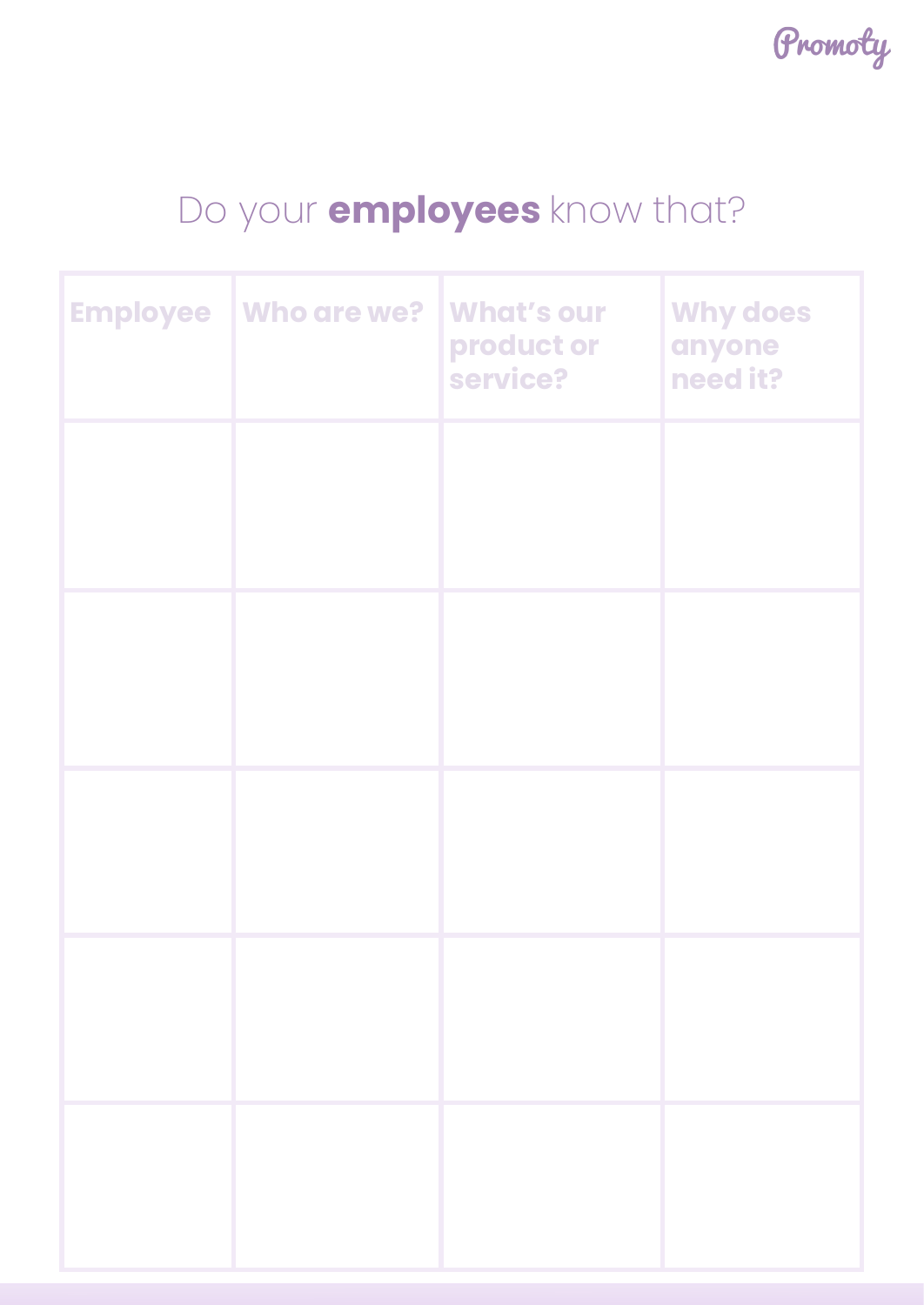

#### Who are your **customers?**

location • age • interests • the problem that you solve • income • hobbies • other characteristics

**…………….…......…..... aged…………,**

**who ………………………………………….…**

**For example:** Women aged 24-35 in Tallinn who want to learn swimming.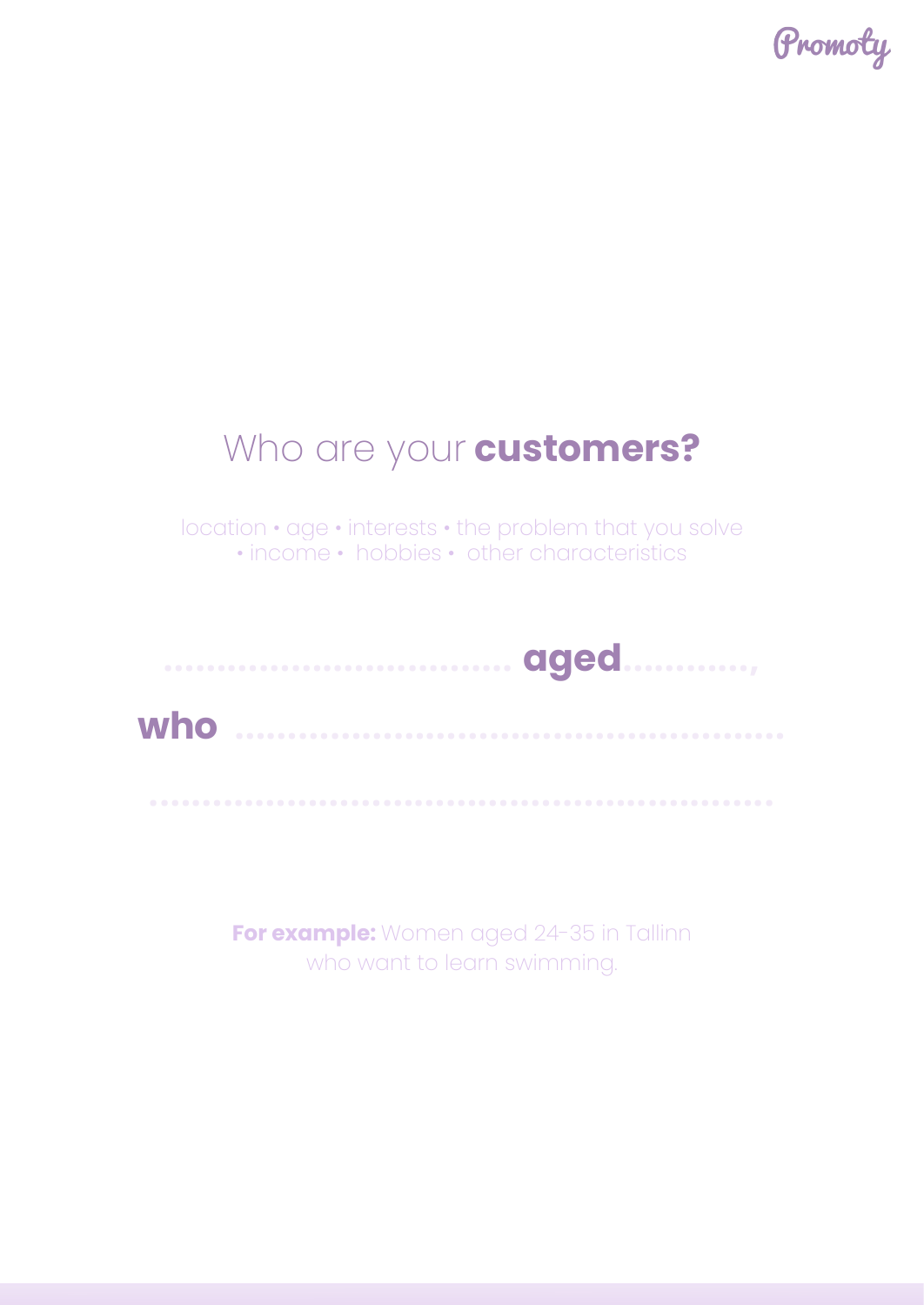

## **Do your customers** know who you are and what you sell?

| <b>Customer</b> Who are we? | <b>What's our</b><br>product or<br>service? | <b>Why does</b><br>anyone<br>need it? |
|-----------------------------|---------------------------------------------|---------------------------------------|
|                             |                                             |                                       |
|                             |                                             |                                       |
|                             |                                             |                                       |
|                             |                                             |                                       |
|                             |                                             |                                       |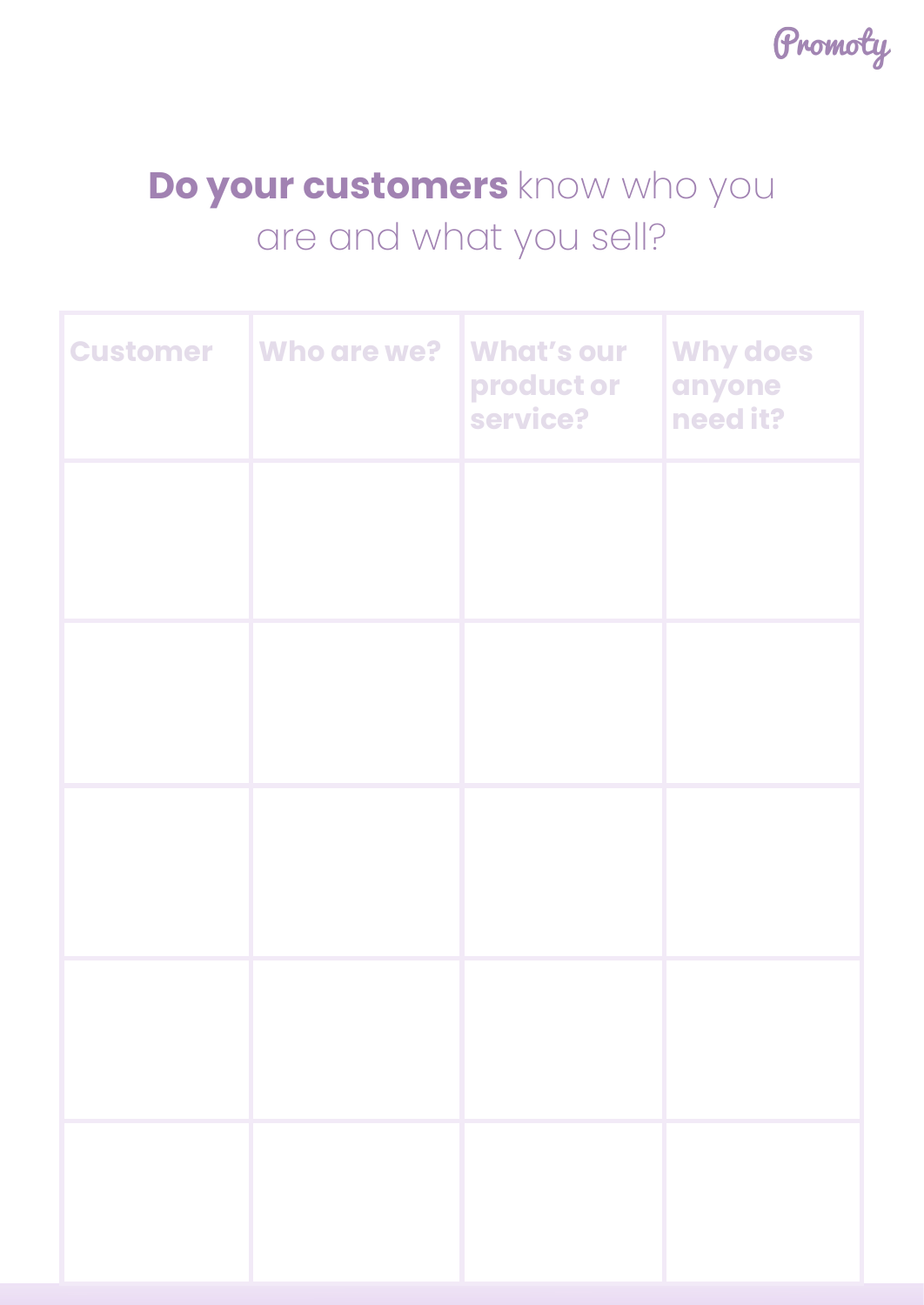

# Are your customers **satisfied**  with your product / service?



 $\alpha$ 

**Service** 

**•**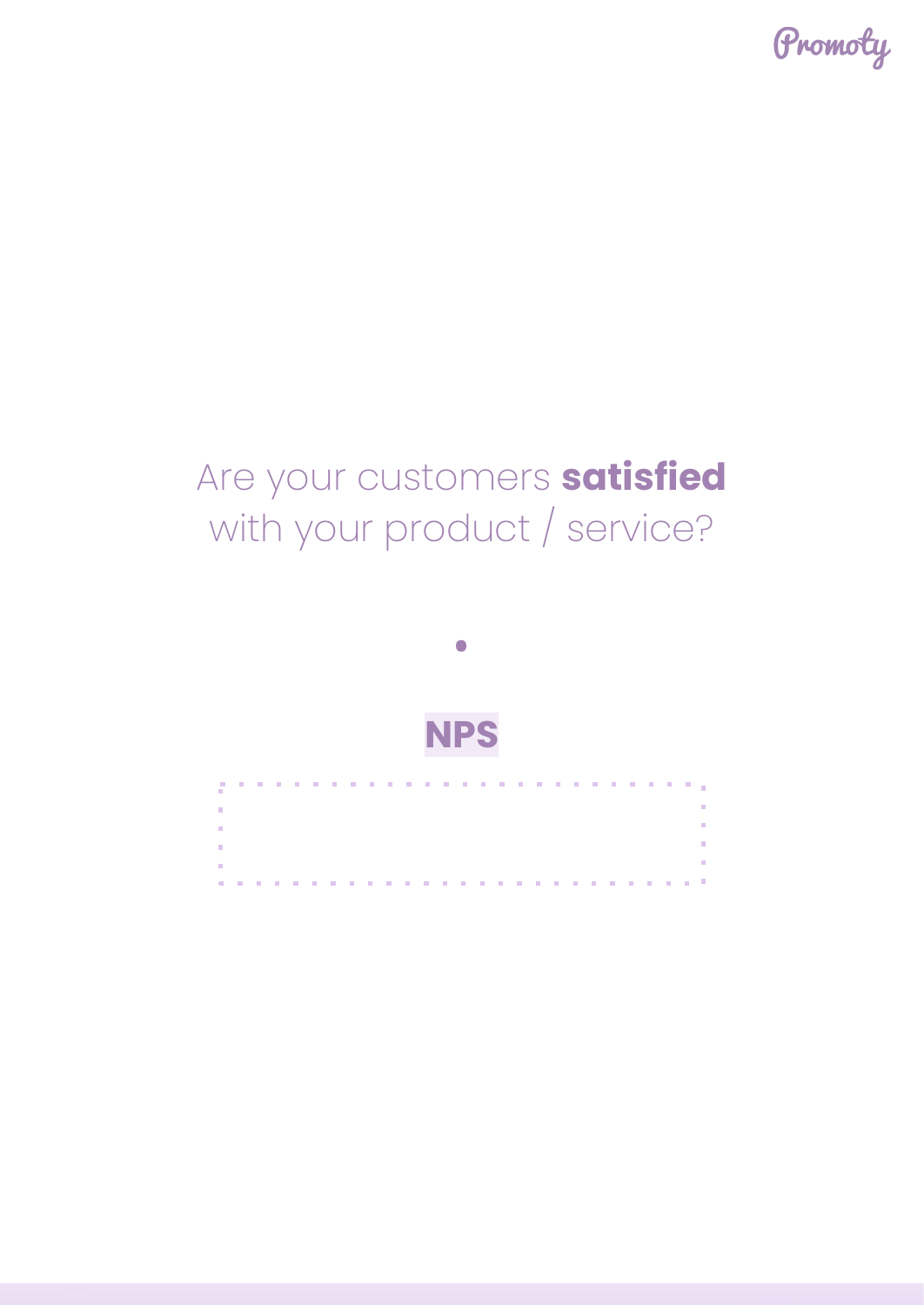

# The **goal** of the campaign:

| $\mathbf{u}$ |  |  |  |  |  |  |  |  |  |  |  |  |  |  |  |  |  | × |
|--------------|--|--|--|--|--|--|--|--|--|--|--|--|--|--|--|--|--|---|
| $\mathbf{u}$ |  |  |  |  |  |  |  |  |  |  |  |  |  |  |  |  |  | × |
| $\mathbf{u}$ |  |  |  |  |  |  |  |  |  |  |  |  |  |  |  |  |  | × |
| $\mathbf{u}$ |  |  |  |  |  |  |  |  |  |  |  |  |  |  |  |  |  | × |
| $\mathbf{u}$ |  |  |  |  |  |  |  |  |  |  |  |  |  |  |  |  |  | × |
| $\mathbf{u}$ |  |  |  |  |  |  |  |  |  |  |  |  |  |  |  |  |  | п |
| $\alpha$     |  |  |  |  |  |  |  |  |  |  |  |  |  |  |  |  |  | × |
| $\mathbf{u}$ |  |  |  |  |  |  |  |  |  |  |  |  |  |  |  |  |  | × |
| $\mathbf{u}$ |  |  |  |  |  |  |  |  |  |  |  |  |  |  |  |  |  | × |
| ×            |  |  |  |  |  |  |  |  |  |  |  |  |  |  |  |  |  | П |
|              |  |  |  |  |  |  |  |  |  |  |  |  |  |  |  |  |  |   |

| Why? | Goal |
|------|------|
|      |      |
|      |      |
|      |      |
|      |      |
|      |      |
|      |      |
|      |      |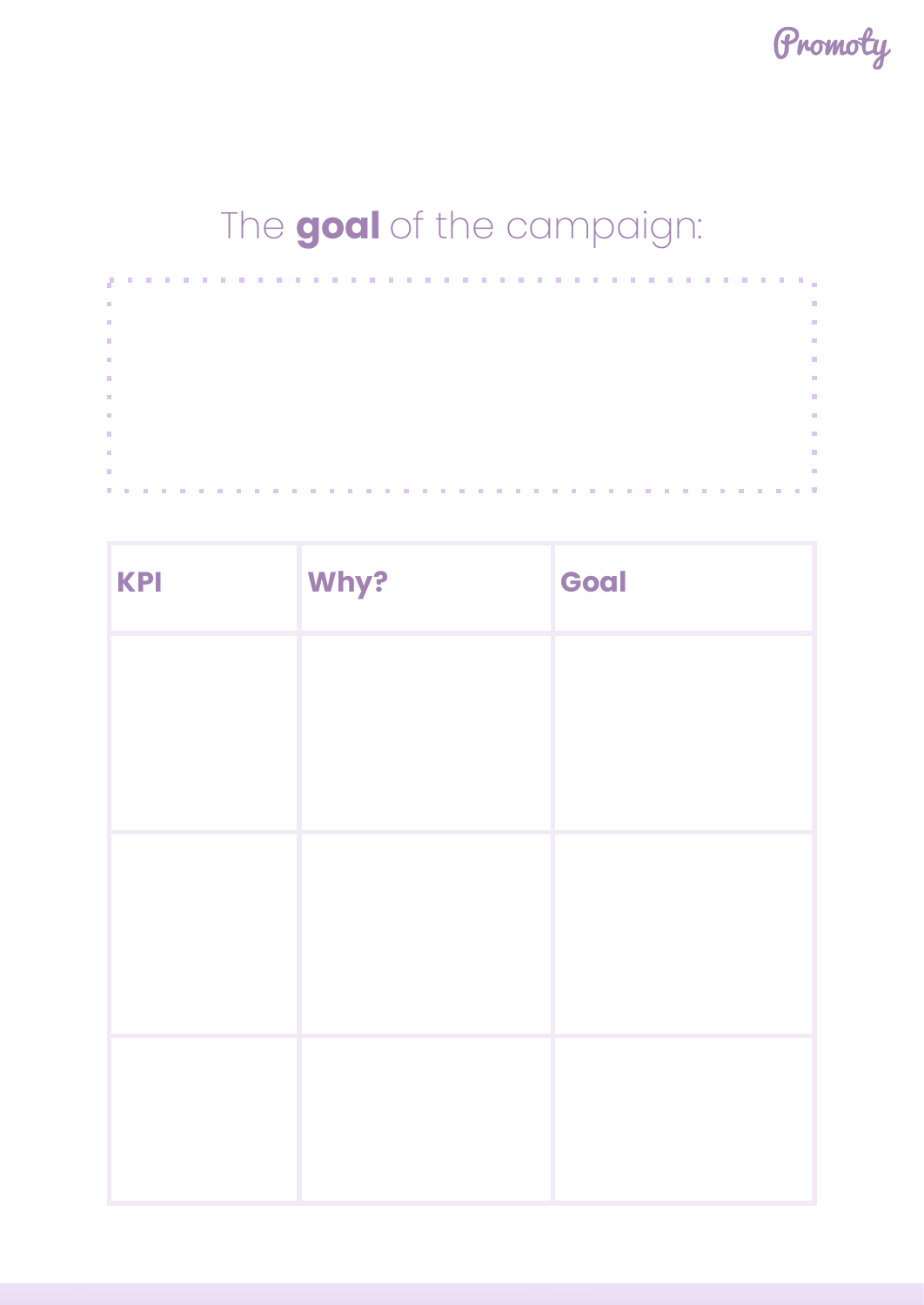

#### **Channels** to be visible on \*



\* channels where your customers spend time

#### **Channels** to look for influencers:

- ☐ Your client base
- Instagram
	- □ Search by hashtags
	- □ Search by location
	- □ The Explore Page
	- □ Similar profiles

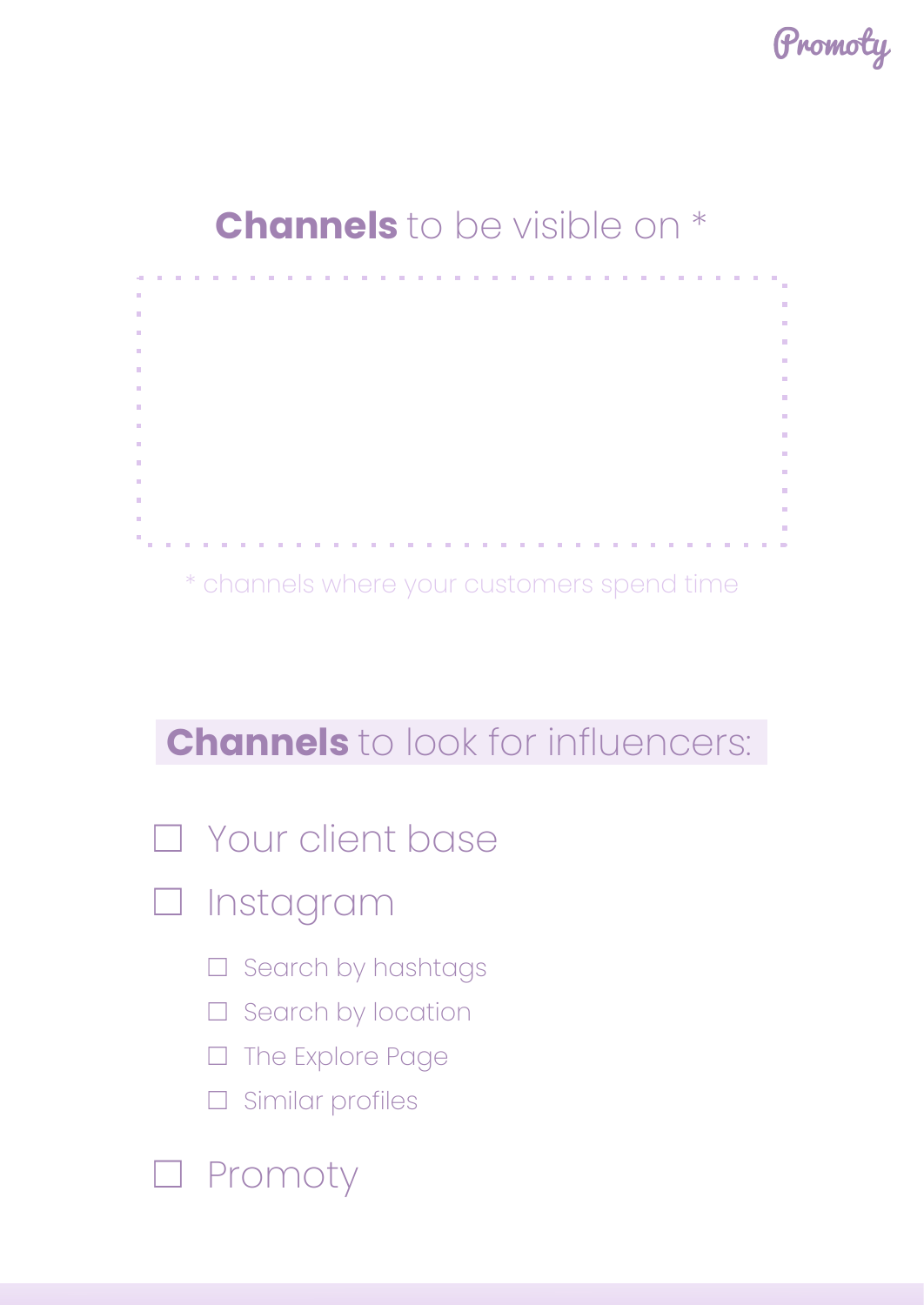

### Criteria for **selecting influencers:**

- ☐ Engagement
- ☐ Followers
- □ Quality of the content
- □ Topics and values

#### Potential **collaboration partners** ♡

| $\square$ Engagement          | $\square$ Engagement          |
|-------------------------------|-------------------------------|
| Followers                     | $\square$ Followers           |
| $\Box$ Quality of the content | $\Box$ Quality of the content |
| $\Box$ Topics and values      | $\Box$ Topics and values      |
| $\Box$ Engagement             | $\Box$ Engagement             |
| Followers                     | $\Box$ Followers              |
| Quality of the content        | $\Box$ Quality of the content |
| <b>Topics and values</b>      | <b>Topics and values</b>      |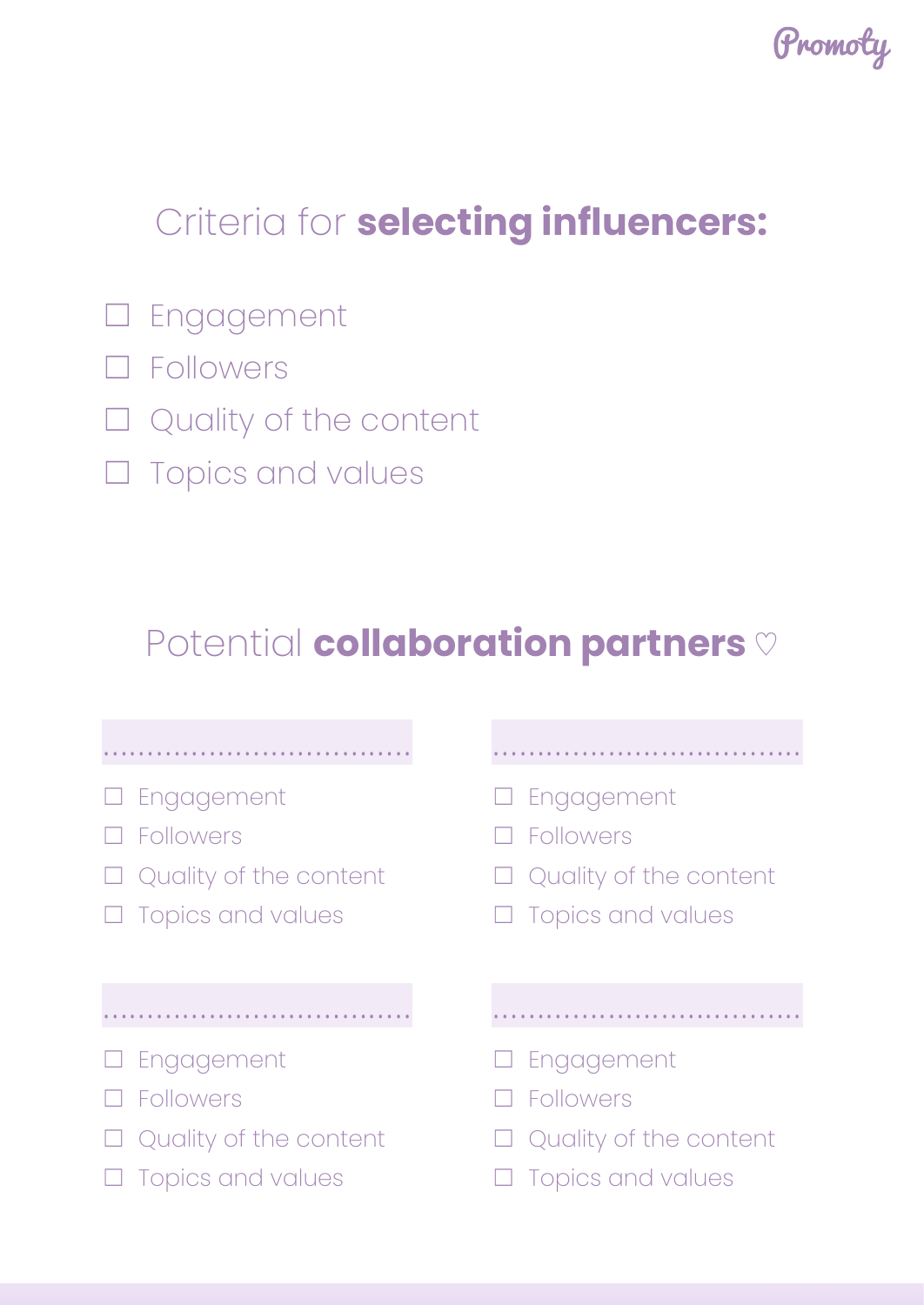

## Potential **collaboration partners** ♡

| Engagement<br><b>Followers</b><br>Quality of the content<br>Topics and values | $\square$ Engagement<br>Followers<br>$\Box$ Quality of the content<br><b>Topics and values</b>        |
|-------------------------------------------------------------------------------|-------------------------------------------------------------------------------------------------------|
|                                                                               |                                                                                                       |
| Engagement<br><b>Followers</b><br>Quality of the content<br>Topics and values | $\square$ Engagement<br>$\Box$ Followers<br>$\Box$ Quality of the content<br><b>Topics and values</b> |
|                                                                               |                                                                                                       |
| Engagement<br><b>Followers</b><br>Quality of the content<br>Topics and values | $\square$ Engagement<br>Followers<br>Quality of the content<br>$\Box$ Topics and values               |
|                                                                               |                                                                                                       |

- □ Engagement
- ☐ Followers
- □ Quality of the content
- □ Topics and values
- □ Engagement
- ☐ Followers
- □ Quality of the content
- □ Topics and values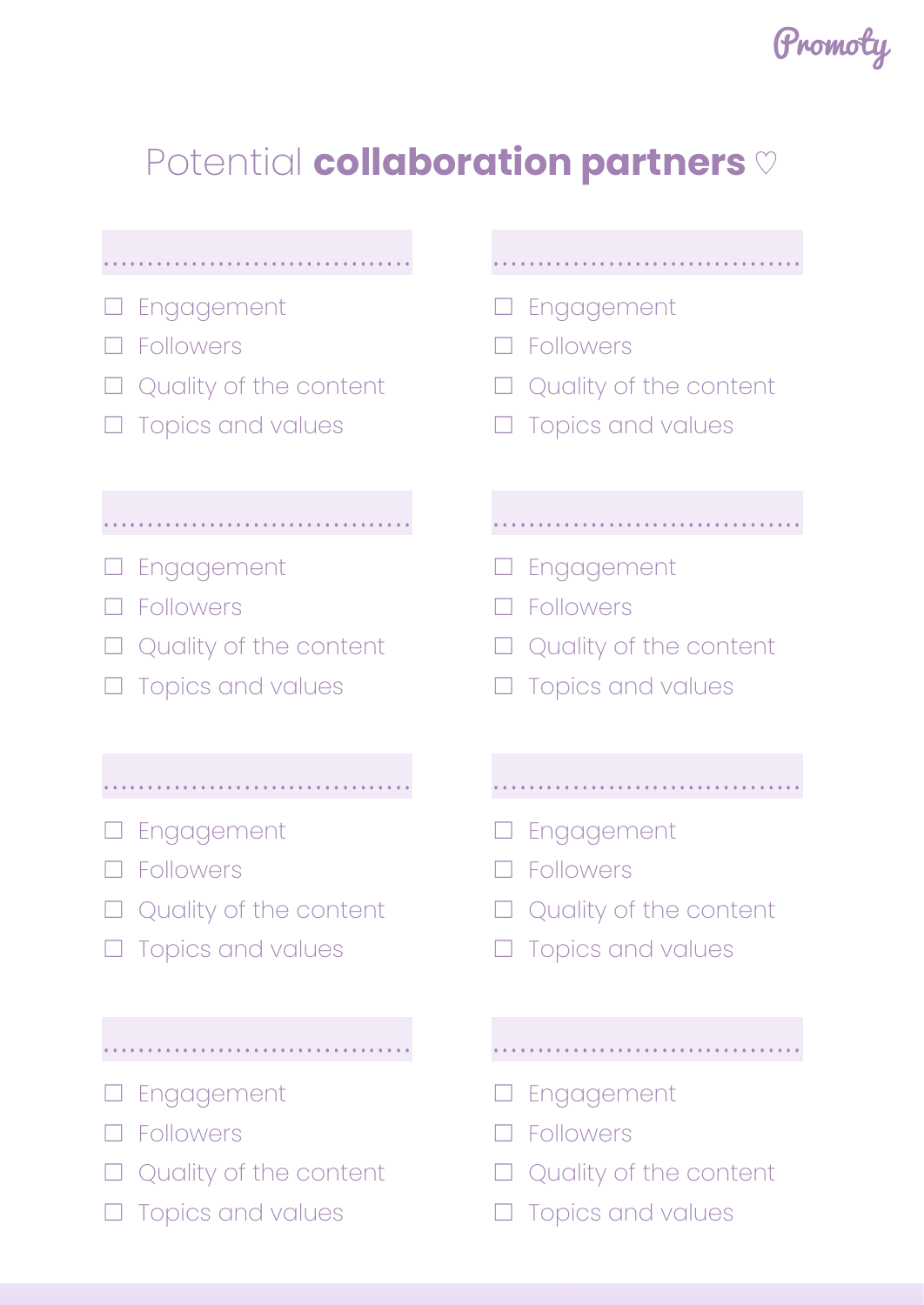

#### The content **schedule**

| Influencer Type of content | Frequency Period |  |
|----------------------------|------------------|--|
|                            |                  |  |
|                            |                  |  |
|                            |                  |  |
|                            |                  |  |
|                            |                  |  |
|                            |                  |  |
|                            |                  |  |
|                            |                  |  |
|                            |                  |  |
|                            |                  |  |
|                            |                  |  |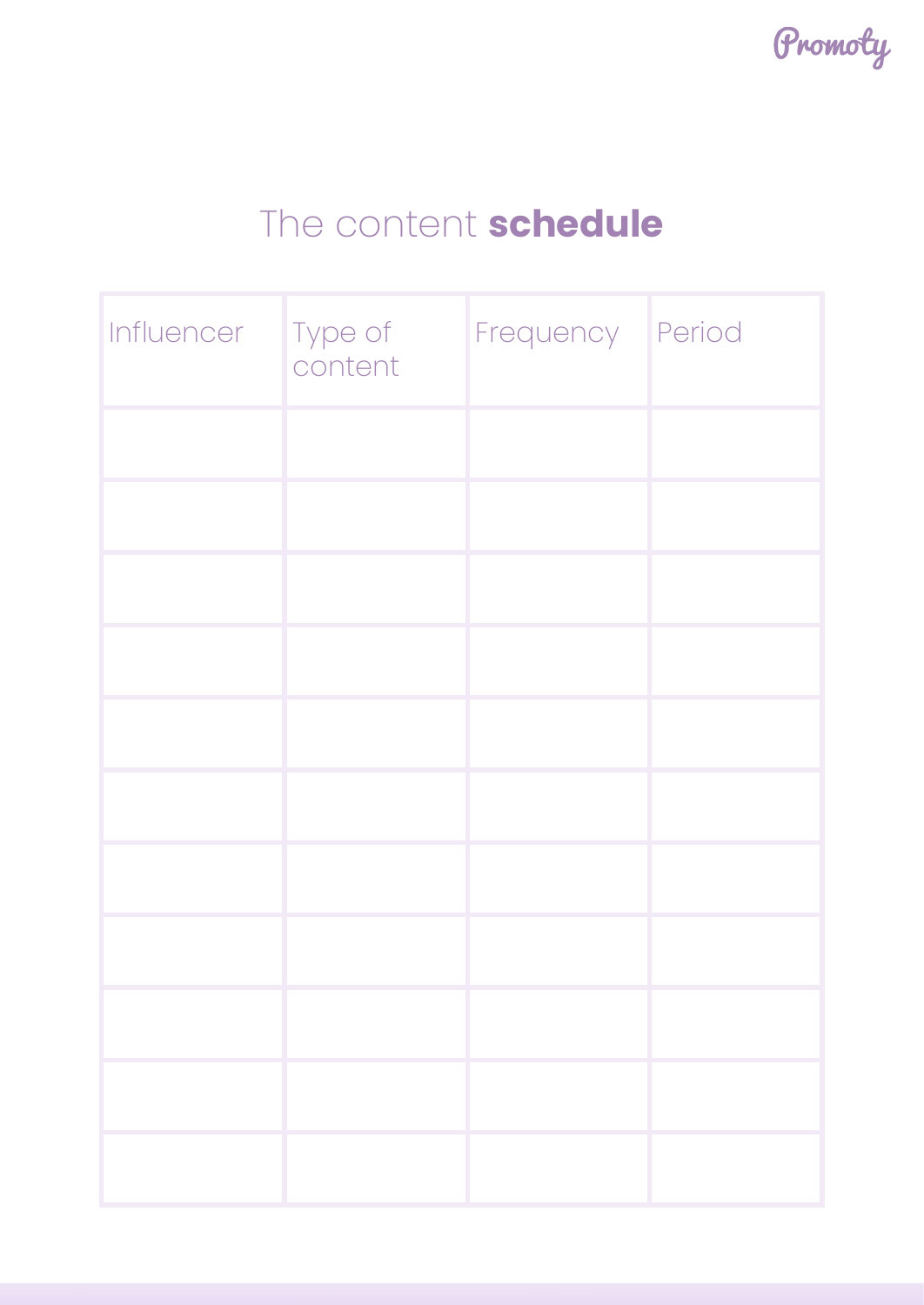

# **Expectations** for the content

| ×<br>m<br>I.<br>×<br>п                    | ×<br>ш                                                                 |
|-------------------------------------------|------------------------------------------------------------------------|
| П                                         |                                                                        |
| : DOS<br>I.                               | <b>DON'TS</b>                                                          |
|                                           |                                                                        |
|                                           |                                                                        |
| π                                         | п                                                                      |
|                                           |                                                                        |
|                                           |                                                                        |
|                                           |                                                                        |
|                                           |                                                                        |
|                                           |                                                                        |
|                                           |                                                                        |
|                                           |                                                                        |
|                                           |                                                                        |
|                                           |                                                                        |
|                                           |                                                                        |
|                                           |                                                                        |
|                                           |                                                                        |
|                                           |                                                                        |
|                                           |                                                                        |
| ٠                                         | ш                                                                      |
| ×                                         | <b>I</b>                                                               |
| <b>A</b><br>$\mathcal{L}_{\mathcal{A}}$   | <b>II</b><br>×                                                         |
| <b>COL</b><br>$\mathcal{L}_{\mathcal{A}}$ | <b>III</b><br>×                                                        |
| <b>A</b>                                  | <b>COL</b><br>×                                                        |
| $\mathcal{L}_{\mathcal{A}}$<br><b>COL</b> | <b>II</b>                                                              |
| $\mathcal{L}_{\mathcal{A}}$<br><b>COL</b> | <b>ST</b><br><b>III</b>                                                |
| $\mathcal{L}_{\mathcal{A}}$<br><b>COL</b> | ×<br><b>II</b>                                                         |
| $\mathcal{L}_{\mathcal{A}}$<br><b>A</b>   | ×<br><b>III</b>                                                        |
| $\mathcal{L}_{\mathcal{A}}$               | ×                                                                      |
| <b>COL</b><br>$\mathcal{L}$               | $\sim$<br><b>COL</b>                                                   |
| <b>ALC</b><br>$\mathcal{L}$<br><b>ALC</b> | $\mathcal{L}_{\mathcal{A}}$<br><b>A</b><br>$\mathcal{L}_{\mathcal{A}}$ |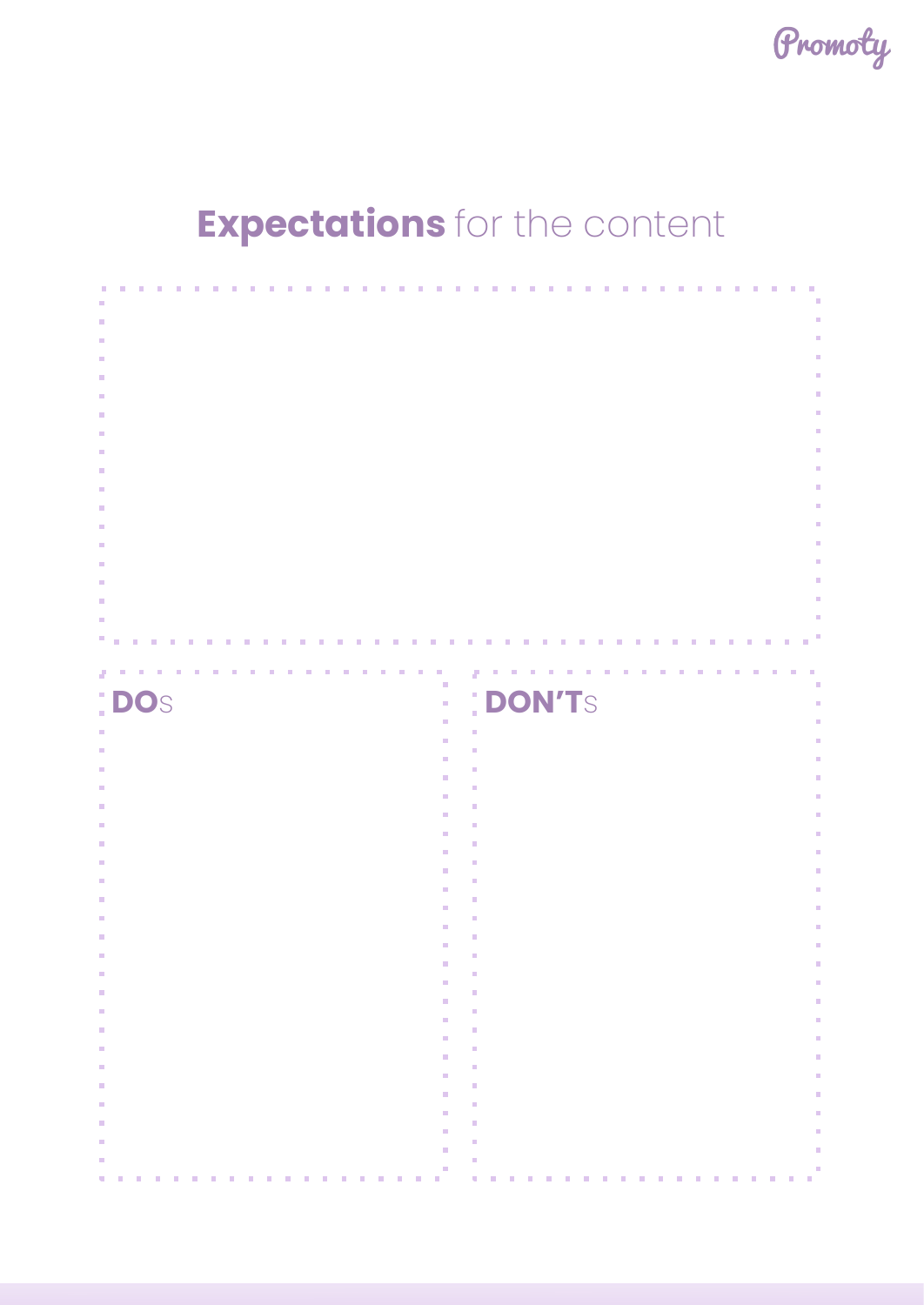Promoty

# Measuring **results**

| Influencer Period | KPI goal KPI result |  |
|-------------------|---------------------|--|
|                   |                     |  |
|                   |                     |  |
|                   |                     |  |
|                   |                     |  |
|                   |                     |  |
|                   |                     |  |
|                   |                     |  |
|                   |                     |  |
|                   |                     |  |
|                   |                     |  |
|                   |                     |  |